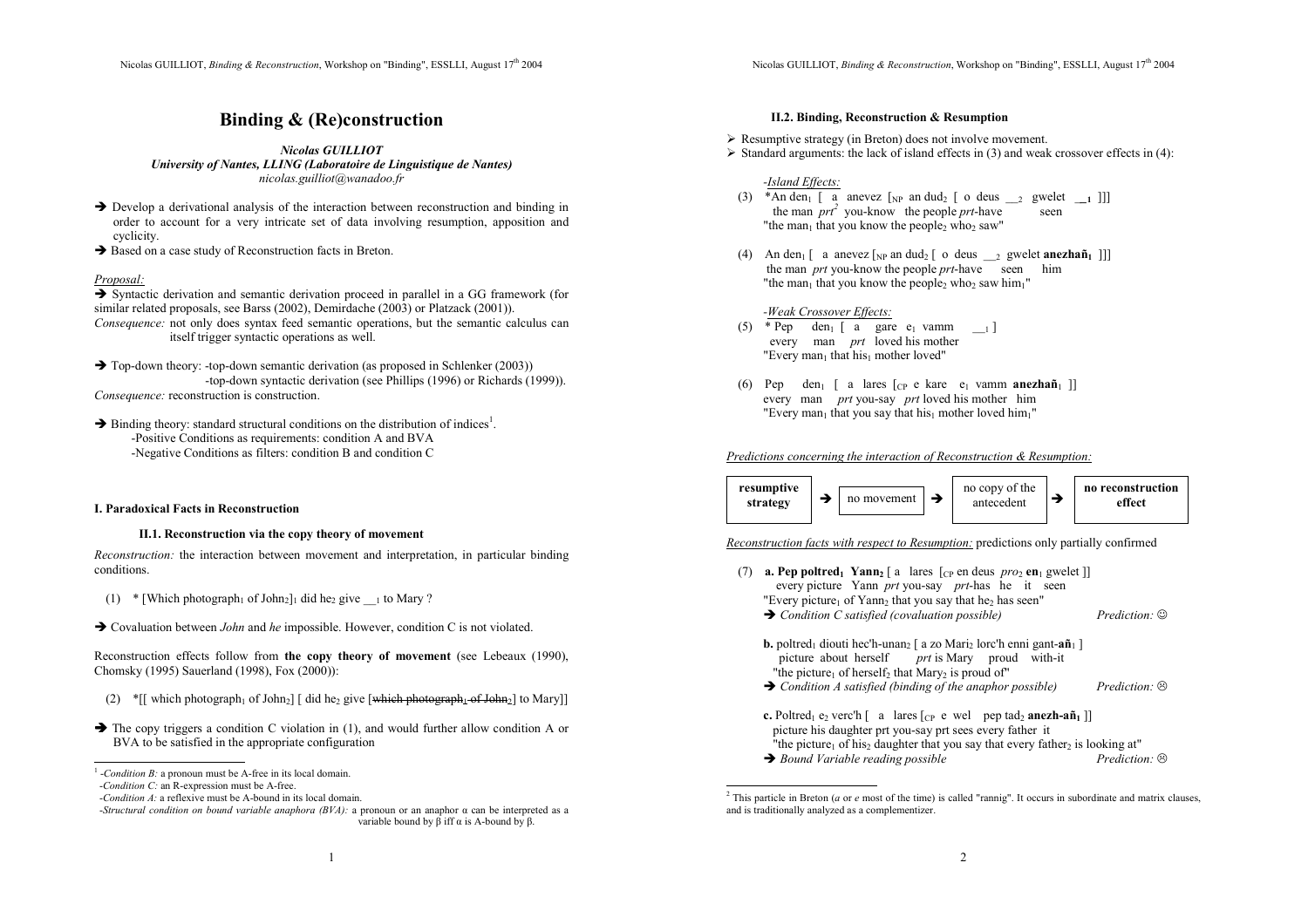Paradox: With Resumption, why do reconstruction effects appear with condition A and BVA, positive binding conditions [be it in Breton or in Lebanese Arabic (see Aoun, Choueiri & Hornstein (2001)], but not with condition C, a negative condition<sup>3</sup> [in Breton and in Arabic (see Malkawi (2004))].

#### II.3. Binding, Reconstruction & Apposition

- Restrictive Relative: head raising (or promotion) analysis based on movement of the extendent itself (see Margaret) (1924).  $V_{\text{sum}}(1004)$  and Dispabil (1996). antecedent itself (see Vergnaud (1974), Kayne (1994) and Bianchi (1995)).
- $\triangleright$  Appositive Relative: analysis based on the movement of a lexical (relative pronoun) or null property. operator.

#### Predictions concerning the interaction of Reconstruction and Apposition:



Reconstruction facts with respect to Apposition: predictions only partially confirmed

- (8) **a. Poltred<sub>1</sub>-mañ Yann**<sub>2</sub>,  $\mathcal{O}_1$  en deus *pro*<sub>2</sub> roet  $\Theta_1$  da Vari, a zo bet drailhet. picture-this Yann *prt*-has he given to Mary *prt* is been torn "This picture of  $Yann_2$ , which he<sub>2</sub> gave to Mary, has been torn."
	- $\rightarrow$  Condition C satisfied (covaluation possible) Prediction:  $\circledcirc$
	- b. Poltred-mañ diouti hec'h-unan<sub>2</sub>, he deus roet Mari<sub>2</sub> da Yann, a zo bet drailhet. picture-this about herself prt-has given Mary to Yann prt is been torn "This picture of herself<sub>2</sub>, which Mary<sub>2</sub> gave to Yann, has been torn."
	- $Prediction:$  $\rightarrow$  Condition A satisfied (binding of the anaphor possible) Prediction:  $\otimes$
- Paradox: In Appositives in Breton as well as Italian (see Bianchi (1995)), why do reconstruction effects appear with condition A, a positive condition<sup>4</sup>, but not with condition C, a negative condition.

<sup>4</sup> BVA, another positive binding condition, does not behave like condition A, as Reconstruction in (ii) is impossible. However, this result is independently expected as it follows from the semantic incompatibility between variable binding of his which yields a distributed reading of the antecedent and the fact that an appositive relative requires a specific antecedent. See (iii) for confirmation that reconstruction is not at stake:

- (ii)\***Poltred<sub>1</sub>-mañ e<sub>2</sub> verc'h**,  $\varnothing_1$  a gare pep tad<sub>2</sub>  $\varnothing_1$ , a zo bet drailhet. picture-this his daughter  $prt$  loved every father prt is been torn \*"This picture of his<sub>2</sub> daughter, which every father<sub>2</sub> liked, has been torn."
- (iii) \*Sellout a ra pep tad<sub>i</sub> ouzh poltred-mañ e<sub>i</sub> verc'h, am eus choazet. watch prt does every father against picture-this his daughter prt-I have chosen \*"Every father<sub>i</sub> is looking for this picture of her<sub>i</sub> daughter, which I have chosen."

► Empirical coverage of the copy theory of movement:

|                     |             | <i>Negative</i> condition:<br>Condition C | <i>Positive</i> Conditions:<br>Condition A or BVA |
|---------------------|-------------|-------------------------------------------|---------------------------------------------------|
| Movement strategy   | restrictive | ⊙                                         | $\rm ^{(c)}$                                      |
|                     | appositive  | ⊙                                         | 6                                                 |
| Resumptive strategy |             | ☺                                         | ⊗                                                 |

## II.4. Binding, Reconstruction & Cyclicity

 $\triangleright$  Reconstruction as a major argument for Cyclicity.

## From Fox (2000):

- (9) a. Which book that he<sub>1</sub> asked Mrs Brown<sub>2</sub> for did every student<sub>1</sub> get from her<sub>2</sub>?  $\rightarrow$  Covaluation (index 2) and Bound Variable reading (index 1) possible
	- b. \*Which book that he<sub>1</sub> asked Mrs Brown<sub>2</sub> for did she<sub>2</sub> give every student<sub>1</sub>?
	- $\rightarrow$  Covaluation (index 2) and Bound Variable reading (index 1) impossible

The pattern in (9) suggests multiple intermediate sites for reconstruction, even within the IP domain, as argued in Fox (2000):

- (10) [Which book that he<sub>1</sub> asked Mrs Brown<sub>2</sub> for]<sub>3</sub> did every student<sub>1</sub> \_\_\_<sub>3</sub> get from her<sub>1</sub>  $*$  3 ?
- Problem: Unmotivated features need to be stipulated in any site where reconstruction is possible, even within the IP domain, in order to account for cyclicity effects in a minimalist framework.

#### III. The proposal

- $\triangleright$  The interpretation procedure (i.e. the semantic calculus) does not proceed after, but rather throughout or in parallel to the syntextic derivation (contrary to traditional view in throughout or in parallel to the syntactic derivation (contrary to traditional view in standard T-model of the grammar in GG).
- > Top-down derivations: -semantic interpretation (Schlenker (2003)) -syntactic building of the tree (Phillips (1996))

#### III.1. Semantic Interpretation

- Each sentence is evaluated under an assignment function g. The assignment function relates integers from  $N_i$  to individuals (time  $\alpha$ ) relates integers from IN to individuals (type e).
- $\blacktriangleright$  Indices of referential expressions feed the assignment function:

<sup>&</sup>lt;sup>3</sup> The insertion of a resumptive pronoun is crucial to obviate condition C, as shown in (i) below: the absence of resumption yields a condition C (reconstruction) effect in Breton:

<sup>(</sup>i) \***pep poltred**<sub>1</sub> Yann<sub>2</sub> en deus *pro*<sub>2</sub> roet \_\_1 da Vari "every picture of Yanni that hei has given to Mary"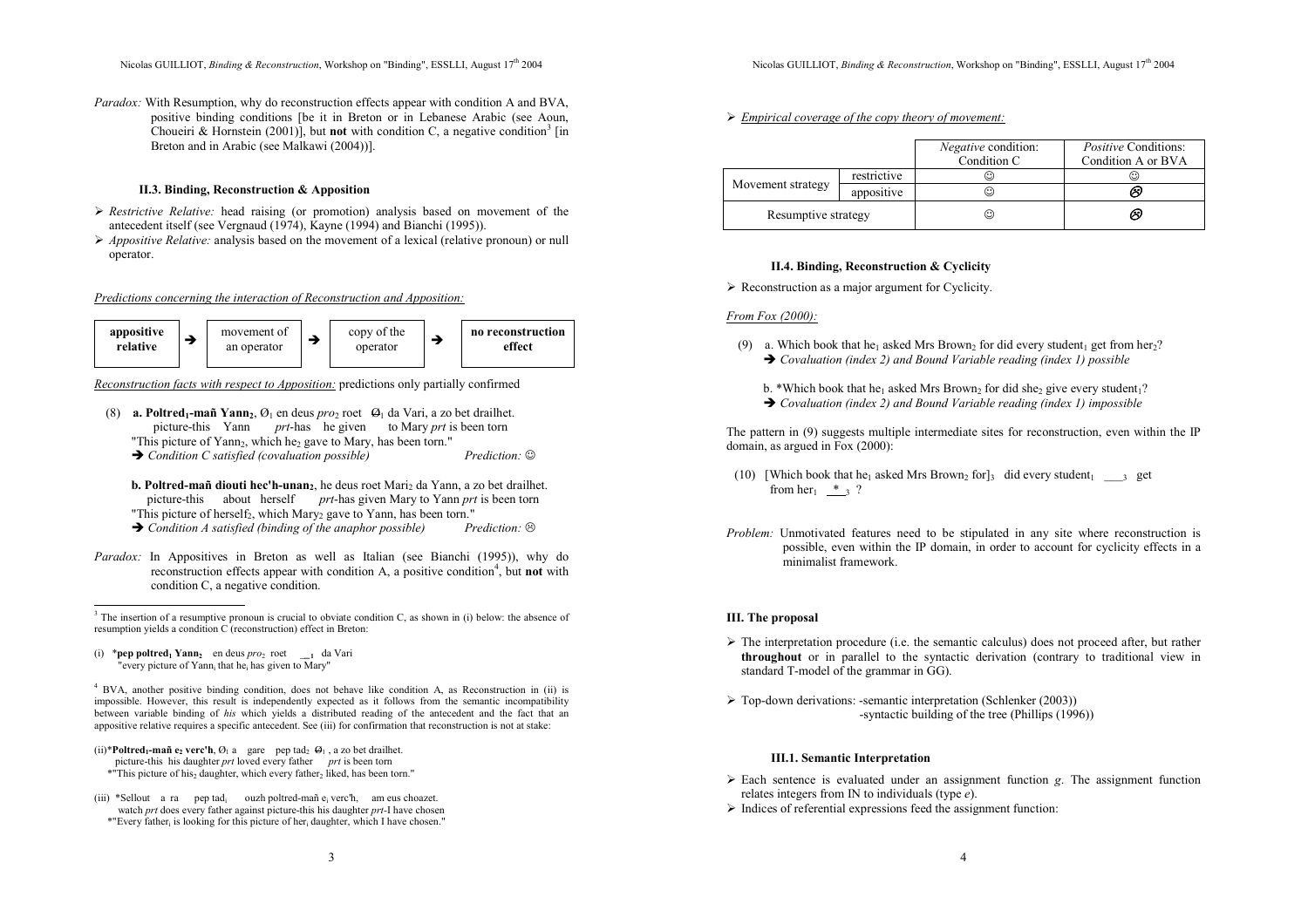(11) a. His<sub>1</sub> mother thinks John<sub>1</sub> is stupid.

b. [His<sub>1</sub>]<sup>[1<sub>→x]</sub>  $\rightarrow$  [His<sub>1</sub> mother<sub>2</sub>]<sup>2</sup> <sup>3x's mother</sup>  $\rightarrow$  [His<sub>1</sub> mother<sub>2</sub> thinks John<sub>1</sub>]<sup>[1</sup>/<sub>2</sub>]<sup>10hn</sup>'s mother<sub>1</sub></sup>

## III.2. Binding Theory

- $\triangleright$  An anaphoric pronoun is ambiguous between a bound variable reading and a covaluation reading: reading:
- $(12)$  Noa<sub>1</sub> thinks he<sub>1</sub> loves Minia. Noa λx [x thinks x loves Minia]  $\rightarrow$  bound variable  $\rightarrow$  covaluation he=Noa  $N$ oa λx [x thinks he loves Minia] Reinhart (1997)
- $\triangleright$  Syntactic constraints on the distribution of indices:<br>Condition 4: A reflective must be A hound in

 -Condition A: A reflexive must be A-bound in its local domain. -Condition B: A pronoun must be A-free in its local domain. -Condition C: An R-expression must be A-free. -Structural condition on  $BVA$ : A pronoun or an anaphor  $\alpha$  can be interpreted as a variable bound by β iff α is A-bound by β.

(13) a. John<sub>1</sub> loves himself<sub>1</sub>.

| <i>semantic derivation</i> (steps 1-3):                           | <i>syntactic derivation</i> (steps 1, 2 and 3): |
|-------------------------------------------------------------------|-------------------------------------------------|
| step $1$ :                                                        | 1:DP<br>2:<br>IP                                |
| $[\![\mathrm{John}_1]\!]^{[1\blacktriangleright\mathrm{John}]}$   | John <sub>1</sub><br>DP<br>г                    |
| step $2$ :                                                        | $I^{\circ}$<br>John <sub>1</sub><br>VP          |
| $\lceil \text{loves} \rceil^{[1 \rightarrow \text{John}]}$ (John) | John,<br>V'                                     |
| step 3:                                                           |                                                 |
| [loves himself <sub>1</sub> ] <sup>[1→John]</sup> (John)          | $V^{\circ}$<br>3:<br>$_{\rm IP}$<br>loves       |
| $\rightarrow$ condition A is satisfied                            | DP                                              |
| step $4$ :                                                        | $I^{\circ}$<br>John <sub>1</sub><br>VP          |
| $=1$ iff John $\lambda x$ [x loves x]                             | John <sub>1</sub><br>V                          |
|                                                                   | $V^{\circ}$<br>DP                               |
|                                                                   | loves                                           |
|                                                                   | himself <sub>1</sub>                            |

#### IV. The account

- Adapting Richards' proposal for two kinds of movement for displaced constituents:

-"θ-motion", where a copy  $\theta$  of a displaced element  $\alpha$  is created only when the thematic (original) site is reached in the syntactic derivation in order to check that θ-role:

(14) \*[which photograph<sub>1</sub> of John<sub>2</sub>] did he<sub>2</sub> give [<del>photograph<sub>1</sub> of John<sub>2</sub>]</del> to Mary ?



 -"Subsiding" (analogue of Richards' "Sinking"), triggered to satisfy a positive binding condition, condition A or BVA (to license a bound variable reading for a pronoun or an anaphor):

(15) "Sinking"/"Subsiding": movement where a copy  $\alpha$  of a displaced element  $\alpha$  is created as soon as  $\alpha$  is inserted in the syntactic derivation, the copy lowering down the tree as material is merged in-between.



(16) Merge new material as down in the tree as possible.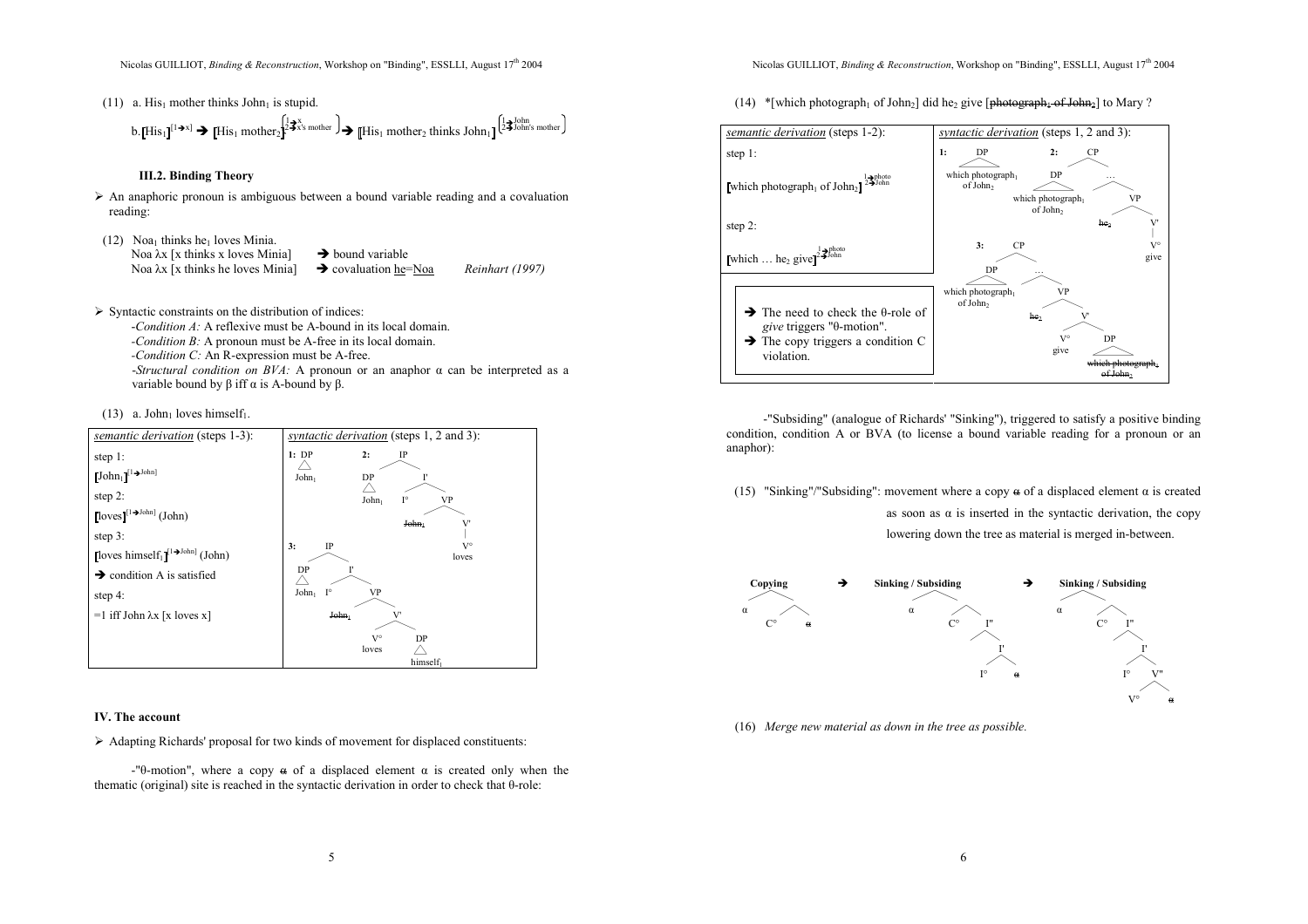(17) [which photograph<sub>1</sub> of him<sub>2</sub>] did every man<sub>2</sub> give to Mary ?



# ▶ Properties & Predictions about Reconstruction

|             | "θ-motion"                                                                                        | "Subsiding"                                                                                  |  |  |
|-------------|---------------------------------------------------------------------------------------------------|----------------------------------------------------------------------------------------------|--|--|
| Properties  | triggered by an unsaturated verb                                                                  | triggered to bind a variable                                                                 |  |  |
|             | does not have to be cyclic                                                                        | is cyclic by definition                                                                      |  |  |
|             | subject to locality constraints                                                                   | subject to the strong island constraint <sup>5</sup>                                         |  |  |
| Predictions | reconstruction effect in the $\theta$ -position<br>only, with respect to any binding<br>condition | reconstruction effect in intermediate<br>sites with respect to BVA and<br><b>Condition A</b> |  |  |

## IV.1. Reconstruction & Resumption

- $\triangleright$   $\theta$ -roles can also be checked via resumption (a resumptive pronoun fills the  $\theta$ -position).
- (18) **a. Pep poltred**<sub>1</sub> **Yann**<sub>2</sub> [ a lares  $[_{CP}$  en deus  $pro_2$  en<sub>1</sub> gwelet ]] every picture Yann prt you-say prt-has he it seen "Every picture<sub>1</sub> of Yann<sub>2</sub> that you say that he<sub>2</sub> has seen"

 $\rightarrow$  No positive binding condition to satisfy, except the need for the verb gwelet to check its  $\theta$ role  $\rightarrow$  insertion of a resumptive pronoun to check the θ-role of gwelet ("seen")<sup>6</sup>  $\rightarrow$  no movement in the derivation  $\rightarrow$  no copy  $\rightarrow$  condition C satisfied (covaluation possible).

## **b.** poltred<sub>1</sub> diouti hec'h-unan<sub>2</sub> [ a zo Mari<sub>2</sub> lorc'h enni gant-añ<sub>1</sub> ] picture about herself prt is Mary proud with-it "the picture<sub>1</sub> of herself<sub>2</sub> that Mary<sub>2</sub> is proud of"



**c.** Poltred<sub>1</sub> e<sub>2</sub> verc'h [ a lares  $[$ c e wel pep tad<sub>2</sub> anezh-añ<sub>1</sub> ]] picture his daughter prt you-say prt sees every father it "the picture<sub>1</sub> of his<sub>2</sub> daughter that you say that every father<sub>2</sub> is looking at"

 $\rightarrow$  "Subsiding" of *poltred e verc'h* ("picture of his daughter") triggered to license a bound variable reading of the pronoun  $e_2$  ("his")  $\rightarrow$  Merging of the QP *pep tad*<sub>2</sub> ("every father"): the structural configuration satisfies  $BVA \rightarrow$  Insertion of the resumptive pronoun *anezhañ* in the relativized site to check the θ-role of the verb wel ("sees").

## IV.2. Reconstruction & Apposition

- $\triangleright$  In appositive structures, movement to check the θ-role of a predicate will create a copy of the laying colotive property or pull energies in the relativistic the lexical (relative pronoun) or null operator in the relativized site.
- (19) **a. Poltred<sub>1</sub>-mañ Yann**<sub>2</sub>,  $\mathcal{O}_1$  en deus *pro*<sub>2</sub> roet  $\mathcal{O}_1$  da Vari, a zo bet drailhet. picture-this Yann *prt*-has he given to Mary *prt* is been torn "This picture of Yann<sub>2</sub>, which he<sub>2</sub> gave to Mary, has been torn."

No trigger for "Subsiding"  $\rightarrow$  Merging of the verb *roet* ("given")  $\rightarrow$  " $\theta$ -motion" triggered to check its  $\theta$ -role  $\rightarrow$  Insertion of a copy of the null operator  $\rightarrow$  No condition C violation.

b. Poltred-mañ diouti hec'h-unan, he deus roet Mari<sub>2</sub> da Yann, a zo bet drailhet. picture-this about herself prt-has given Mary to Yann prt is been torn "This picture of herself<sub>2</sub>, which Mary<sub>2</sub> gave to Yann, has been torn."

 $<sup>5</sup>$  Due to space considerations, we do not justify this property of "Subsiding", which appears to be confirmed by</sup> data in Lebanese Arabic (see Aoun, Choueiri & Hornstein (2001)).

<sup>&</sup>lt;sup>6</sup> Notice that resumptive strategy and movement strategy alternate freely in certain languages (e.g. in Hebrew) but not in Breton where both strategies are complementary. This issue will not be discussed here.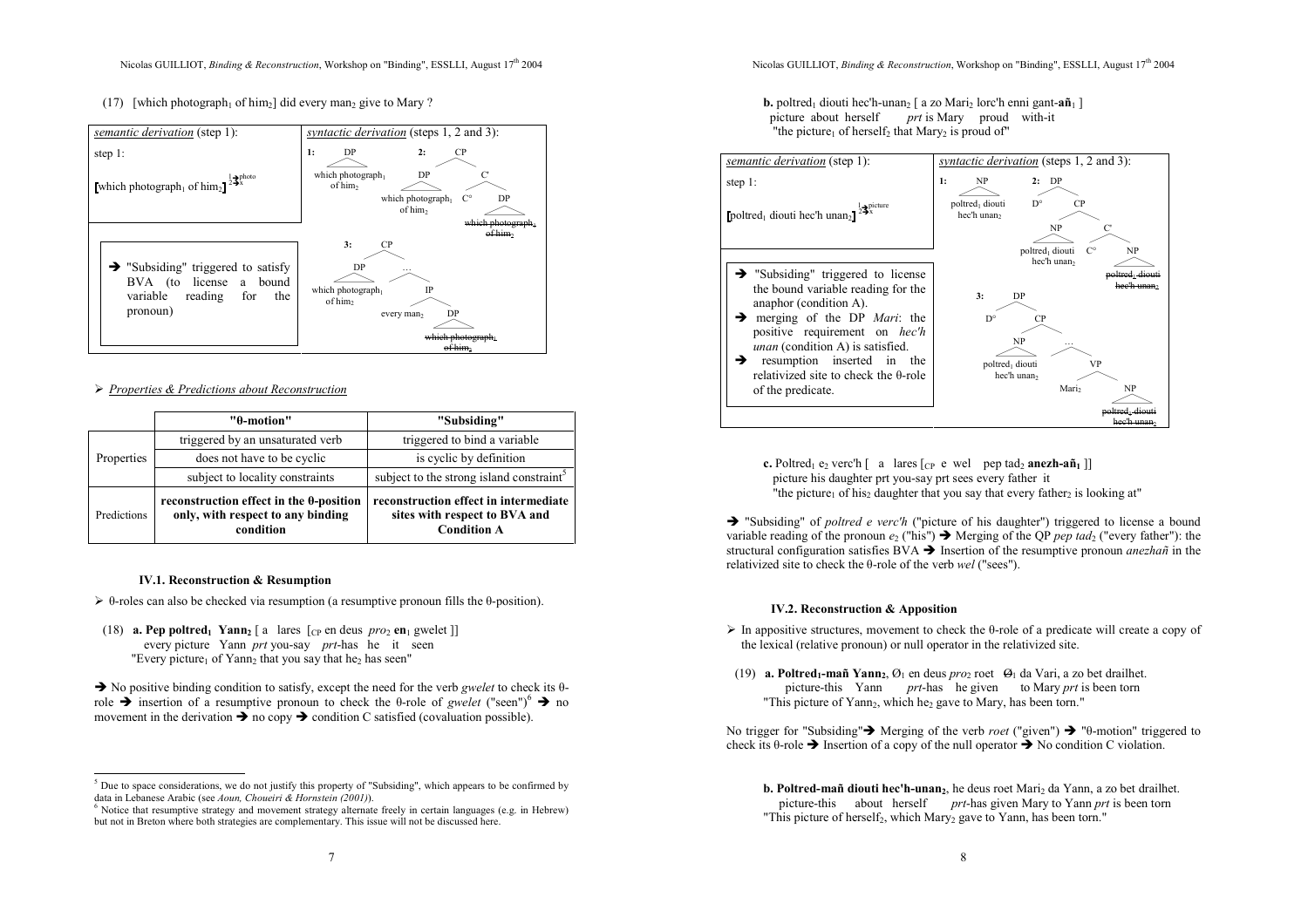Nicolas GUILLIOT, Binding & Reconstruction, Workshop on "Binding", ESSLLI, August  $17<sup>th</sup> 2004$ 

 $\rightarrow$  "Subsiding" triggered to license a bound variable reading for the anaphor (condition A)  $\rightarrow$ Merging of the DP Mari: the structural configuration satisfies condition A.

#### IV.3. Reconstruction & Cyclicity

- The multiple intermediate sites for reconstruction follow from "Subsiding".
- (20) a. Which book<sub>1</sub> that he<sub>2</sub> asked Mrs Brown<sub>3</sub> for did every student<sub>2</sub> get from her<sub>3</sub>?



d. \*Which of the books<sub>1</sub> that he<sub>2</sub> asked Mrs Brown<sub>3</sub> for did she<sub>3</sub> give every student<sub>2</sub>?

 $\rightarrow$  "Subsiding" of the displaced constituent triggered to license a bound variable reading for the pronoun he  $\rightarrow$  Merging of the QP every student  $\rightarrow$  The positive requirement on he (BVA) cannot be satisfied without inducing a condition C violation between shea (already inserted in the derivation) and  $Mrs$  Brown<sub>3</sub>.

#### V. A potential problem, perspectives & further arguments:

#### V.1. Problematic data in Italian

▶ Contrast observed and left unexplained in Bianchi (1995):

#### -Apposition and condition A in Italian:

(21) ? Questi aspetti<sub>j</sub> della propria<sub>i</sub> personalità, che Gianni<sub>i</sub> non riesce ad accettare <sub>----</sub> these aspects of-his own personality which Gianni not able to accept

sono emersi nel corso dell'analisi.

were emerged in-the course of-the analysis

"These aspects of his<sub>i</sub> own personality, which Gianni<sub>i</sub> was unable to accept, emerged during the psychoanalysis."

- $\rightarrow$  Co-indexing between *propria* and *Gianni* is possible.
- (22) \* L'analista<sub>k</sub> ha scoperto **questi aspetti<sub>j</sub> della propria<sub>i</sub> personalità**, che Gianni<sub>i</sub> the psychoanalyst has discovered these aspects of-his own personality which Gianni

non riesce ancora ad accettare <sub>\_\_\_\_\_</sub>. not able still to accept

> \*"The psychoanalyst<sub>k</sub> discovered these aspects of his<sub>i</sub> own personality, which Gianni<sub>i</sub> is still unable to accept."

 $\rightarrow$  Co-indexing between *propria* and *Gianni* is not an option anymore when another potential antecedent appears in the matrix clause.

#### A possible solution to the contrast:

 $\rightarrow$  Highly reminiscent of what Pollard & Sag (1992) and Reinhart & Reuland (1993) called intervention effects for exempt anaphors.

## V.2. Intervention effects in English:

- Anaphors within DP are not true anaphors, but either exempt anaphors (Pollard & Sag (1002) as Deithert & Paulard (1002)) as intensifiers (Paulard (to exerce)). (1992) or Reinhart & Reuland (1993)) or intensifiers (Bergeton (to appear)):
- (23) John<sub>1</sub> likes jokes about himself<sub>1</sub>/him<sub>1</sub> Reinhart & Reuland (1993)
- Non-complementarity distribution between the pronoun and the anaphor<sup>7</sup>  $\rightarrow$  himself is not a true anaphor<sup>8</sup>  $a$  true anaphor $8$ .
- Anaphors within DP are subject to intervention effects (P&S (1992), R&R (1993) and  $\sum_{n=1}^{\infty}$ Büring (to appear)):
- (24) a. John<sub>1</sub> wonders who<sub>2</sub> saw this picture of himself<sub>2</sub>. b. \*John<sub>1</sub> wonders who<sub>2</sub> saw this picture of himself<sub>1</sub>.

 $\rightarrow$  Co-indexing between *John* and *himself* is not blocked by condition A, but by intervention effects on exempt anaphors (or intensifiers)  $\rightarrow$  intervention effect of who over John as who is a closer antecedent for the exempt anaphor than John is.

(i) a. John<sub>1</sub> likes jokes about  $[\text{him}_1]$  himself.  $\rightarrow$  not subject to condition A b John<sub>1</sub> loves  $\emptyset$ , himself b. John loves  $\varnothing_1$  himself.

But in this case, we would have to assume that the local domain in English is not the minimal clause (Bergeton (to appear), but rather the syntactic co-argument domain.

<sup>8</sup> We can no longer assume that condition A is a trigger for "Subsiding" when the anaphor is embedded within a DP. Licensing BVA would now be the trigger for "Subsiding".

 $<sup>7</sup>$  If conditions A and B apply within the same local domain, how is it possible to satisfy both these conditions?</sup> We could argue (adapting Bergeton (to appear)) that x-self forms are intensifiers linked to a variable (a pronoun or Ø, a null reflexive).